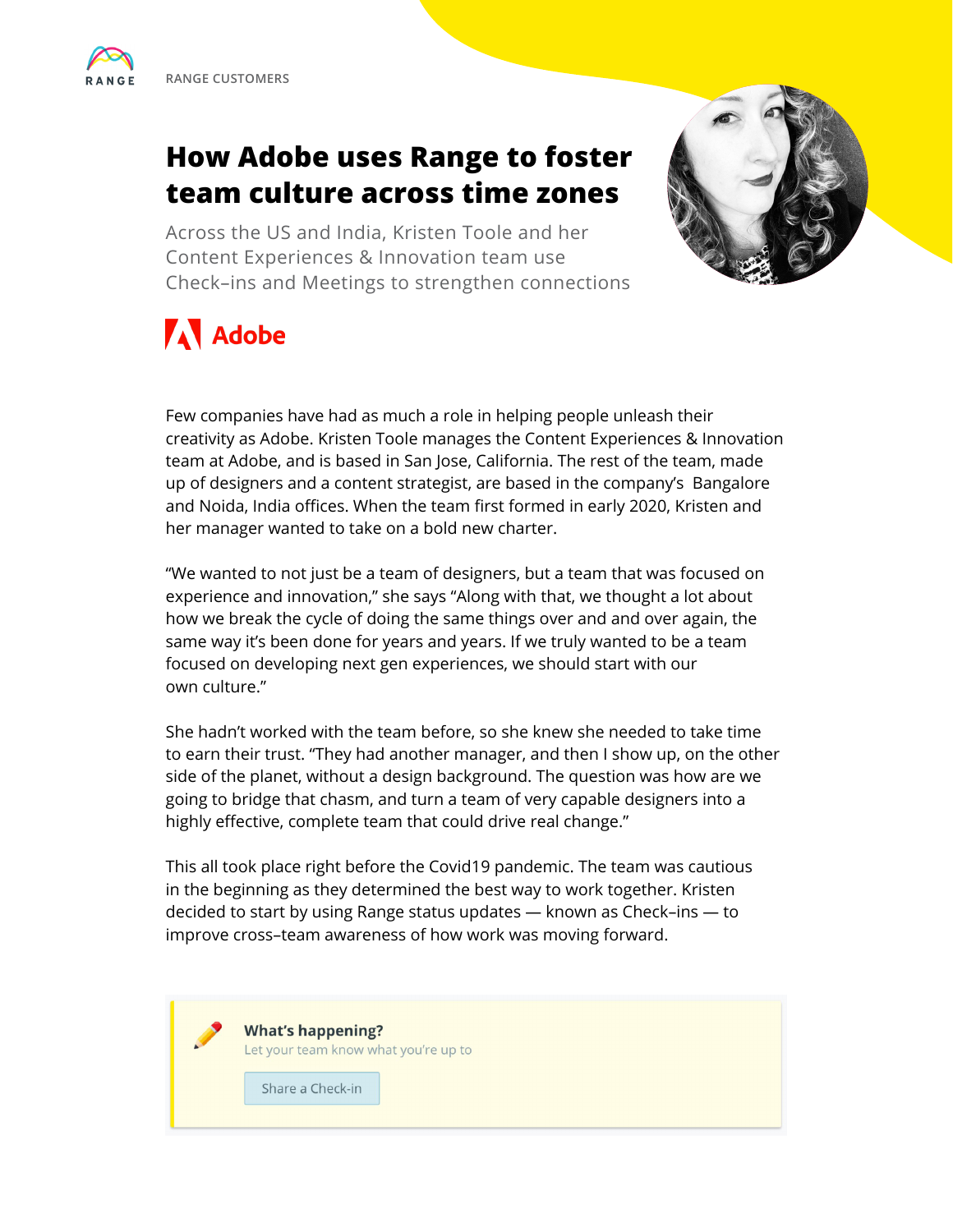### **Getting the hang of check–ins**

"The first thing we implemented was Check–ins — I think of them as mindful status updates. I didn't want to micromanage the team, but I wanted to see how things were going; what they chose to spend time on, what was important, what wasn't important."

Then the pandemic hit, and it changed how the team related to each other. Everyone began working from their homes. "It was the great equalizer in a way. Suddenly it was less about who is based in headquarters, or this office and that office. We had an opportunity to build a team culture in a unique way, and I actually think Range helped facilitate that quite a bit."

Each day, the team uses Check–ins to report on what they plan to do, what they've done, flag any issues, share their mood, and answer a [team-building](https://www.range.co/blog/7-powerful-team-building-questions)  [question. "](https://www.range.co/blog/7-powerful-team-building-questions)The questions were a great way to get to know each other. People were commenting on responses, adding emojis and it felt really good."



Orange you glad you wrote a check-in? We sure are! Thanks for sharing it with your team.

Kristen let the team figure out how to best use Range and write Check–ins on their own, and didn't mandate exactly how they were expected to do it. She tries to lead by example by filling out her own Check–in and answering team questions every day. "As a manager, Check–ins really helped me do away with all the weekly status reports in email. For example, being able to [add my Trello items](https://www.range.co/help/trello)  [to my Check–in](https://www.range.co/help/trello) is super useful, instead of having to add it to an email thread. Instead, everyone knows what everyone is doing and it gives me the impression of how the team is doing without all the busywork."

"We've built a lot of trust on the team over the last year. We've also matched up designers on projects," Kristen explains. "Now it's really interesting to see how people talk about how this would have never happened if they had been in person, and they hadn't worked with some of the different frameworks and tools like Range to facilitate collaboration and communication."

### **Way better meetings**

The Content Experiences & Innovation team also uses Range to run their meetings. Once they got used to Check–ins, they started using this feature. "When it comes to engagement, the game changer was spinning the wheel we use to kick off the meeting." The spinner tool is a feature teams use in Meetings to determine who should speak. The spinner shows everyone who is taking part in the meeting, and the facilitator can spin it to select a person at random to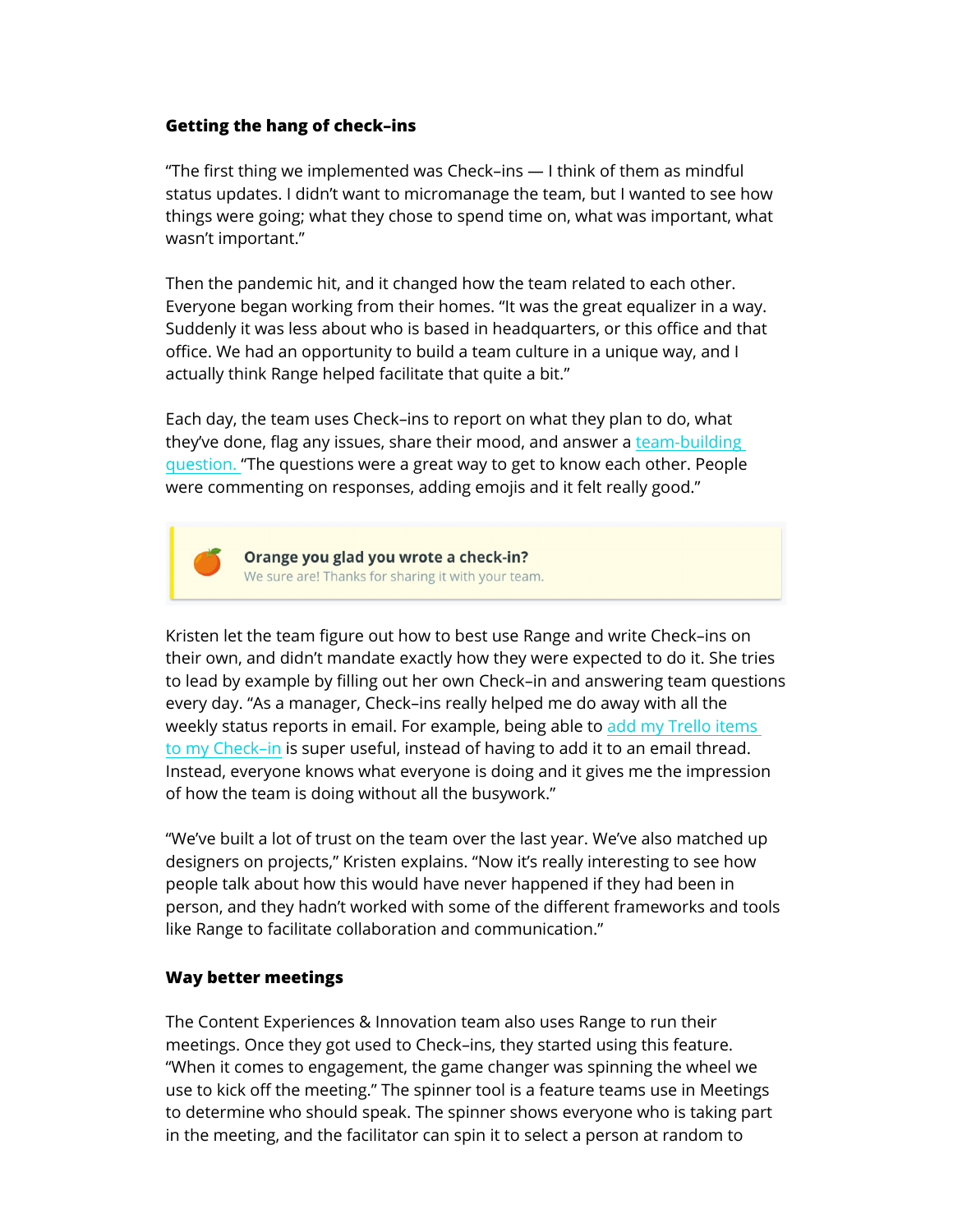speak. Research shows if someone speaks at the beginning of a meeting, they are more likely to stay engaged throughout.

"The team love, loves, loves to spin," Kristen laughs. "If I host a meeting with another team, they request we use Range so that we can spin the wheel. And as a manager I love the function of being able to create action items in real time and that notes are shared at the end, and everyone can bring those into their Check–ins. I can't say enough about being able to turn actions items into things that actually get tracked."

"What I started to notice about six months into using Range, especially relating to the meeting function, is that it's become so much easier to create an agenda, and we're constantly actioning things." With Meetings, you can set recurring topics, and then add topics during the meeting as well, using the spinner tool to do a round robin. "Capturing notes has now changed from a passive thing to an active thing. And engagement is so much higher in these meetings," she says.

For managers who are starting to use Range, Kristen recommends not trying to do everything at once. "Figure out what will add the most value to start, then build from there. Your team will probably latch onto a few things initially. Try Check–ins with a few integrations. Get feedback from your team, then test features like meetings and go from there. The nice thing about Range is it's not all or nothing."

### **Feeling like a real team**

Team questions have become central to how the team connects. For each team meeting, they build 15 minutes into their agenda to do team–building icebreaker questions. "It's everyone's favorite part of the meeting, and that's why we give it time. Other people might do that for a few months and then say, 'OK, we're a team now, we'll skip that and be all business.' We said no, this is crucial to who we are as a team. People still talk about what were their favorite questions."

Kristen has found that the approach to questions is really important. When they interact with other teams, they've collected the right "first questions" to ask them, to make it easy to participate and establish a rapport. "I make it a practice to answer every question, and to be as open, honest and vulnerable as I can be. So if the question is 'what are you bad at' or 'what's a career-limiting trait', I answer it as honestly as possible. We want a culture that is trusting and safe, and that starts with leaders."

These questions plant the seeds for topics that come up in 1:1s. "A trend I've watched grow is that the team starts to bring up development topics in 1:1s that started as a question from Range, such as 'how to have meaningful strategic conversations'."